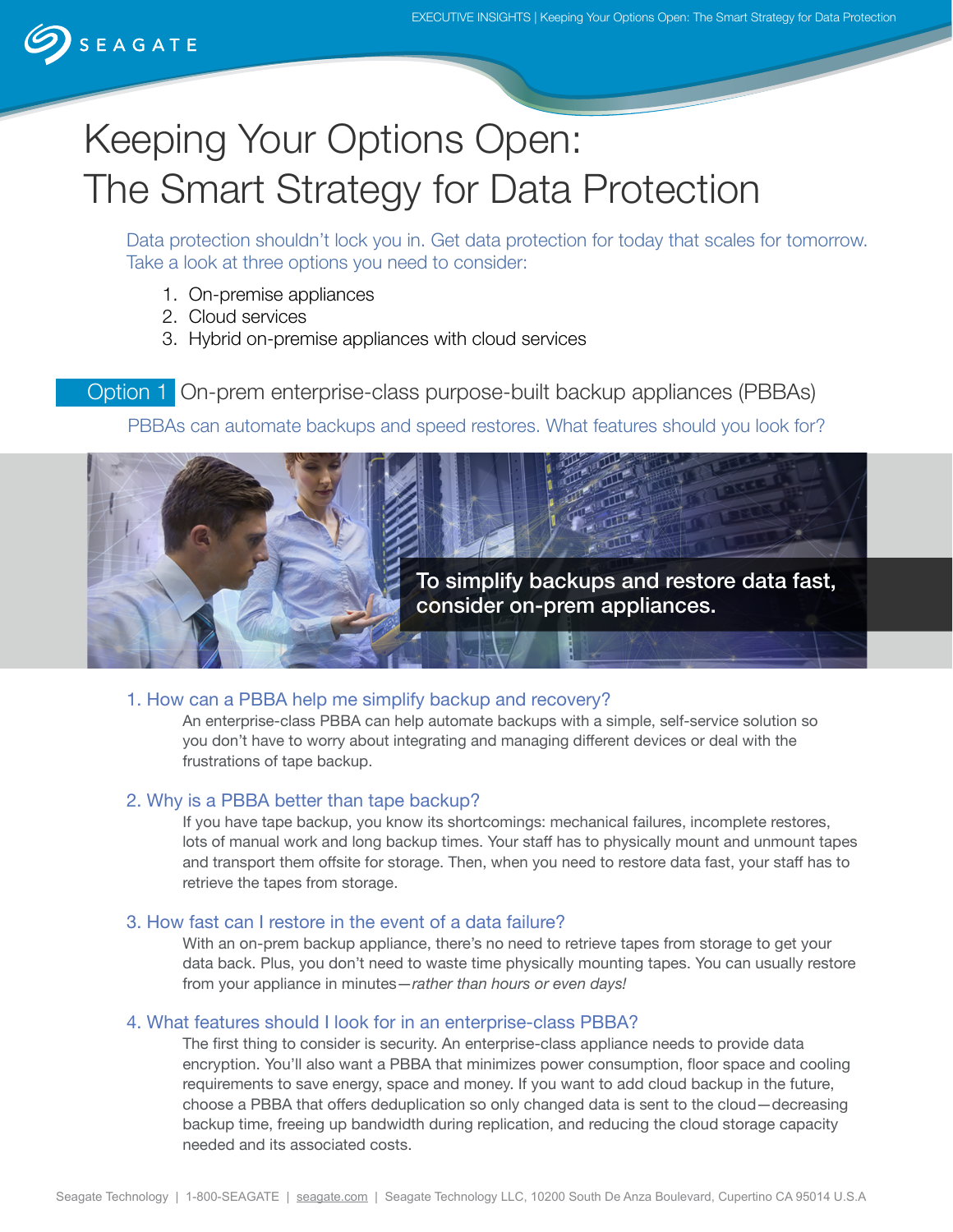

# Option 2 Cloud backup and disaster recovery (DR)

When disaster strikes, your data is safe in the cloud. Keep your business running when everything around you crashes.



#### 5. Why do I need cloud backup?

The cloud provides cost-effective backup and DR, archive, query and other less critical data operations. You pay only for the capacity you need, adding more capacity as your data volume grows.

#### 6. Is my data really safe and secure in the cloud?

Your data is safe. Data can be encrypted onsite, in transit and at rest in the cloud—while you control the encryption keys. Next, insist on an SSAE 16-certifed data center, the gold standard for security. Finally, if your organization requires dedicated space, you can get it. If you don't need that level of security, consider lower-cost colocation.

#### 7. Can I simplify upgrades as the data volumes grow?

Make sure your solution scales painlessly as data expands. Look for a cloud provider that provides scale-up architecture to add capacity to the same unit or scale-out architecture designed to add devices without disruption. "Clustering" allows you to add an appliance to a cluster and manage the entire cluster as a single vault via one management console.

#### 8. What happens if a disaster takes out my onsite systems?

If a major disaster takes out your local data center, your organization can operate from the cloud without signifcant downtime (less than an hour with a 1-hour SLA) until you get your local systems up again.

> Choose the best solution for your environment today, keeping an eye on the future. As your needs change and expand, make sure you have a vendor like Seagate EVault that can grow with you every step of the way.